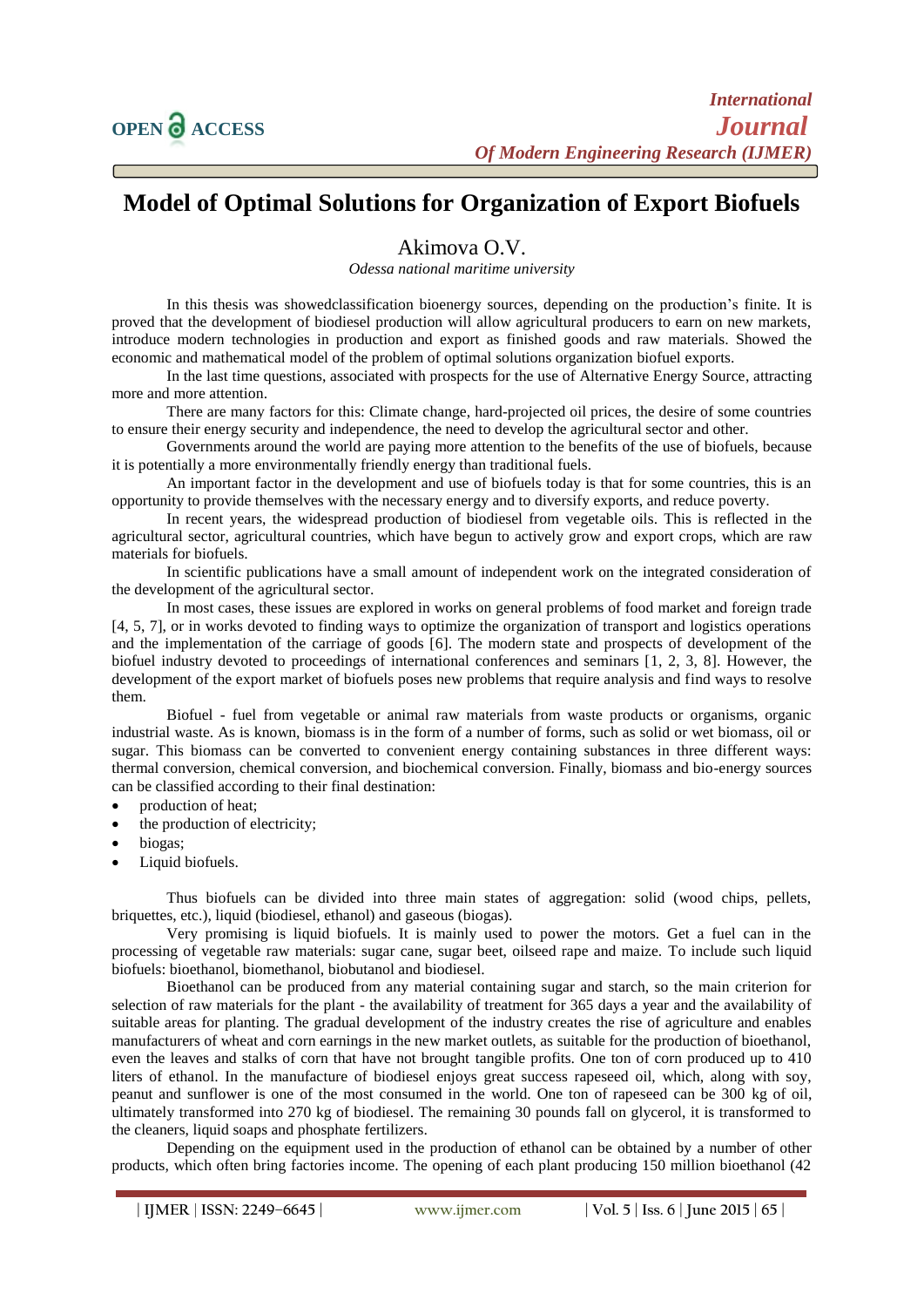thousand dollars a day), provides 700 permanent jobs and bring \$ 1.2 million a year in local and state budgets. The main suppliers of ethanol is North and South America, with most of the production (45%) are in Brazil. However, government programs to increase ethanol production in the U.S. and Canada will soon withdraw North America in the biofuel market leaders/ The European Union also issued a law to increase the share of motor fuel from renewable raw materials up to 6%, increasing volumes of ethanol production in Spain, France, Italy and Germany. The development of the biodiesel industry in the world has increased the interest to the rape, and Ukraine was able to adequately respond to the increased demand by becoming a relatively short time one of the main producers and exporters of rape in the world.The economic - mathematical model that offers the optimum balance of exports of biofuels in the form of raw materials and finished products, which allows the exporter to get the highest return with minimum or fixed costs. The model was considered that the amount of product yield is less than the amount of incoming raw materials for recycling. For this ratio has been introduced out of raw materials into finished products (kper). Evaluating the effectiveness of exports of biofuels compared to the export of raw materials was carried out according to two criteria: the maximum revenue for fixed or minimum cost.

The objective function of the problem

$$
\begin{aligned}\n\text{Var} & \sum_{i,s} d_{is}^1 y_{is}^1 + \sum_{s,j} d_{sj}^2 y_{sj}^2 + \sum_{i,s} d_{is}^3 y_{is}^3 + \sum_{s,j} d_{sj}^4 y_{sj}^4 + \sum_{i,s} d_{s}^5 y_{is}^5 \to \min \\
& \sum_{s=1}^{1} y_{is}^1 + \sum_{s=1}^{1} y_{is}^2 = a_i, \quad i=1,...,m; \\
\sum_{s=1}^{N} y_{sj}^2 + \sum_{s=1}^{1} y_{sj}^3 = b_j, \quad j=1,...,n; \\
\sum_{i=1}^{m} y_{is}^3 \le r_s, \quad s=1,...,l; \\
\sum_{i=1}^{n} y_{is}^3 = k_{\text{rep}} * \sum_{i=1}^{n} y_{sj}^4, \quad s=1,...,l; \\
y_{ij}^1, \quad y_{sj}^2, \quad y_{is}^3, \quad y_{sj}^4, \quad y_{is}^5 \ge 0.\n\end{aligned}
$$

wherea<sub>i</sub> - production volumes in i (i=1,..,m);

 $b_j$ - power delivery destinations in pointj (j=1,...,n);

 $r_s$  – power intermediate point processing s (s=1,...,l);

 $d_{ij}^1$  - the unit cost of transportation per unit of output from production point i (i=1,..,m) topoint of destination j  $(i=1,...,n)$ ;

 $d_{is}^2$  - the unit cost of transportation per unit of output from production point i (i=1,..,m)tointermediate point processing  $s$  ( $s=1,...,l$ );

 $d_{sj}^3$  - the unit cost of transportation per unit of output from intermediate point processings, (s=1,...,l) topoint of destination  $j$  ( $j=1,...,n$ );

 $d_s^4$  - the unit cost of processing unionintermediate point s;

 $f_{ij}^1$  - income from sales fromi-point (i=1,...,m) production toj-point (j=1,...,n) of destination the product unit which has not passed the intermediate pre-processing step;

 $f_{sj}^2$  - income from sales froms- point(i=1,...,m) production toj- point(j=1,...,n) of destination the product unit which has not passed the intermediate pre-processing step on s-point (s=1,...,l);

 $y_{ij}^1$  - the volume of production, which transportation from i- point( $i=1,...,m$ ) production toj-point (j=1,…,n)processing plant;

 $y_{is}^2$  - the volume of production, which transportation from i- point (i=1,..,m) production tospoint(s=1,…,l)intermediate processing forpretreatment;

 $y_{sj}^3$  - the volume of production, which transportation froms(s=1,...,l)intermediate pointon pretreatmenttoj  $(j=1,...,n)$  point of destination.

Withoutloss of generality believe that  $\sum_{i=1}^{m} a_i = \sum_{j=1}^{n} b_j$ .

Provides that  $f_{ij}^1 \le f_{sj}^2$ ,  $d_{is}^2 + d_{sj}^3 + d_s^4 \ge d_{ij}^1$ , i=1,..,m; j=1,...,n; s=1,...,l.

The practical realization of the economic and mathematical model has been implemented on the example of exports 80 million tons of rapeseed from 4 areas of the Ukraine after 3 intermediate points of processing and handling in the ports of Ukraine in the 4 ports of Europe.

The calculations we have obtained the following solution that:

Determine the amount and the departure point for the transportation of raw materials for export, Determine the amount and terms for the administration of raw material for processing into biofuel